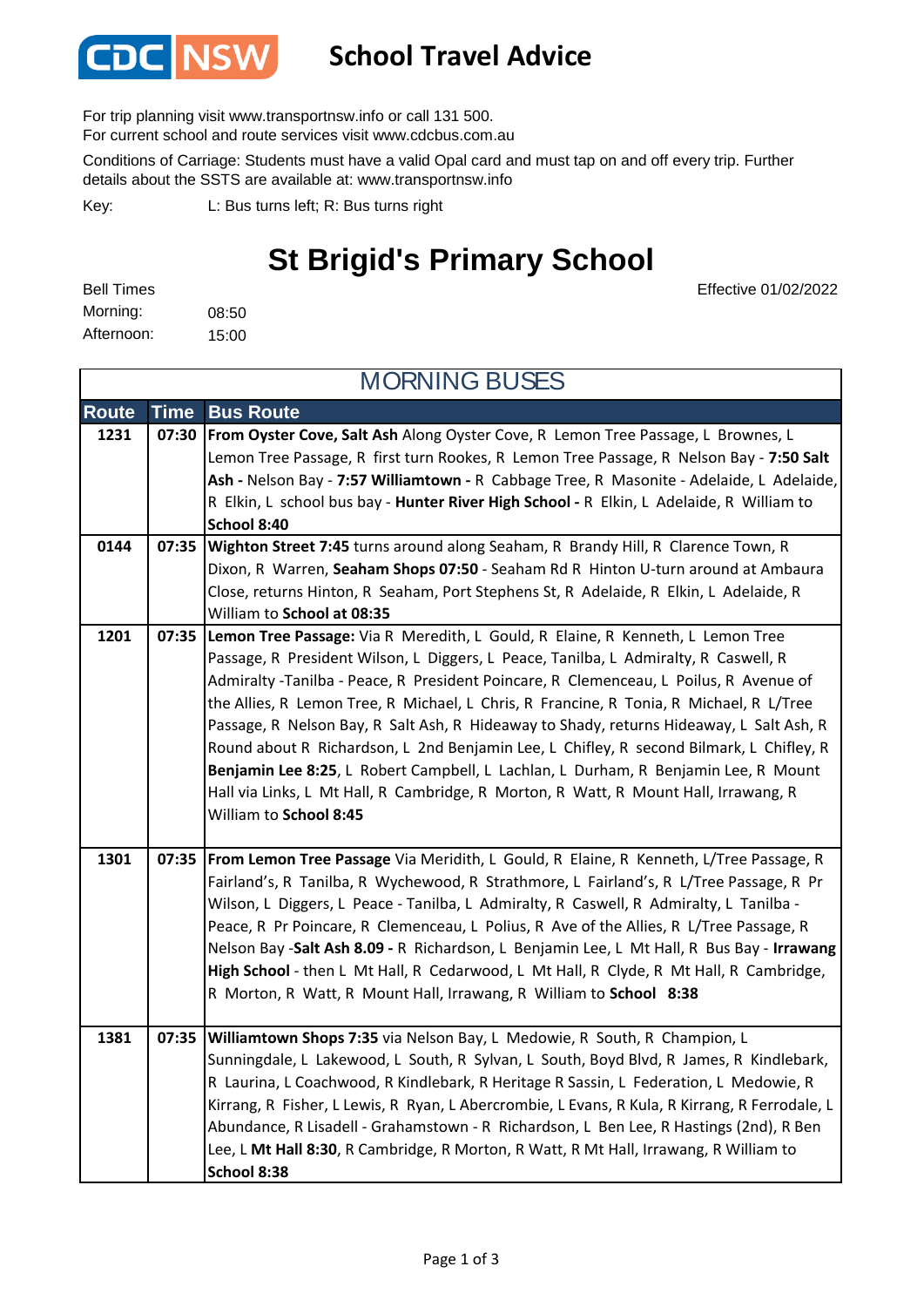# **CDC** NSW School Travel Advice

| <b>Route</b> | <b>Time</b> | <b>Bus Route</b>                                                                                 |
|--------------|-------------|--------------------------------------------------------------------------------------------------|
| 1271         |             | 07:45 Clarence Town Community Hall, R Clarence Town to Seaham, L Dixon, R Warren - 8:05          |
|              |             | Seaham Shops - along Seaham, R Torrence, L Cross, L Clarencetown - Woodville, L                  |
|              |             | Brandy Hill, R Seaham - William Bailey, R Port Stephens, L William, R Adelaide, R Elkin, L       |
|              |             | school bus bay -Hunter River High School - Via Elkin, L Adelaide, L Glenelg, L - Via             |
|              |             | Sturgeon, R Glenelg, L Irrawang to School 8:38                                                   |
| 1451         |             | 08:18 Rees James before Alton Rd, Rees James, L Bellevue, L Dawson, L Beaton, returns L          |
|              |             | Fairchild, L Bennett, R Dawson, L Howell, R Dawson, L Bellevue, R Adelaide, L Dresden, R         |
|              |             | Acacia, L Garden, L Greenslopes, L Acacia, R Dresden, L Adelaide, L Carpenter, L Geer, R         |
|              |             | Troman, R Vogele, Irrawang Primary, via Vogele, R Geer, L Carpenter, L Adelaide, L               |
|              |             | William - 8:47 St Brigid's Primary School                                                        |
| 1611         |             | 08:02 Pickup in Carolina, after dropping Irrawang HS continues to school                         |
| 1292         | 08:21       | Tomago (opp Van park) 8:21 - Along Tomago Rd, L Masonite Rd, L Adelaide St, R Elkin Av, R        |
|              |             | Elkin Av, L Adelaide St, L Kent, L Tumut, R Kinross, L Wahroonga, L Adelaide, L Glenelg, L       |
|              |             | Sturgeon (Raymond Terrace P/s) Sturgeon, R William to school 8:48                                |
| 1342         |             | 08:23 Tregenna & Adelaide St L Iton, R Binns, R Pennington, L Alton, R Rees James, R Adelaide, L |
|              |             | Capenter, L Geer, R Troman, R Vogele, R Geer, L Carpenter, L Adelaide, L William to School       |
|              |             |                                                                                                  |
| 1231         |             | 08:30 Cnr Hallaron Way & Richardson, R Benjamin Lee, R second Hastings, R Benjamin Lee, L        |
|              |             | Elwin, R Bowman, L Mount Hall, 8:36 Cnr Mt Hall & L Links, L Mt Hall - Irrawang, R               |
|              |             | William to School                                                                                |

| <b>AFTERNOON BUSES</b> |             |                                                                                                 |  |  |
|------------------------|-------------|-------------------------------------------------------------------------------------------------|--|--|
| <b>Route</b>           | <b>Time</b> | <b>Bus Route</b>                                                                                |  |  |
| 0051                   |             | 15:05 To Raymond Terrace Via William St, R Irrawang, L Glenelg, Elizabeth, R Phillip, Tathra, L |  |  |
|                        |             | Adelaide to Kent 3:12                                                                           |  |  |
| 1232                   |             | 15:10   To Bellevue & Greenslopes R Hwy, R Carpenter, L Geer, R Troman, R Vogele, R Geer, R     |  |  |
|                        |             | Troman, L Watt, L Richardson, R Hwy, L Bellevue, L Dawson, L Beaton, L Fairchild, L             |  |  |
|                        |             | Bennett, R Dawson, L Holwell, R Dawson, L Bellevue, R Hwy, L Dresden, R Acacia L                |  |  |
|                        |             | Garden, L Greenslopes, L Acacia, R Dresden, L Adelaide                                          |  |  |
|                        |             |                                                                                                 |  |  |
| 1284                   |             | 15:10 To Medowie Via Irrawang, Mt Hall, L Cambridge, R Morton - Irrawang Public School -        |  |  |
|                        |             | Morton, R Watt, L Mount Hall, R Benjamin Lee, L Hastings - Grahamstown Public School -          |  |  |
|                        |             | via Hastings, R Benjamin Lee, R Richardson, L Grahamstown, Lisadell, L Fairlands, R             |  |  |
|                        |             | Ferrodale, L Kirrang, L Kula, L Evans, R Abercrombie, R Ryan, L Lewis, R Fisher, L              |  |  |
|                        |             | Kirrang, L Medowie, R Boundary, L Carolina, uTurn, Carolina, R Boundary, L Medowie, L           |  |  |
|                        |             | Federation, R Sassin, L Heritage, L Kindlebark, L Coachwood, R Laurina, L Kindlebark, L         |  |  |
|                        |             | James and Brocklesby, L Boyd Bvd (first entrance), L South, R Sylvan-Champion, L                |  |  |
|                        |             | Sunningdale, L Lakewood, L South, L Medowie                                                     |  |  |
|                        |             |                                                                                                 |  |  |
| 0142                   |             | 15:11 To Roslyn Park Estate Via Irrawang, R Mount Hall, L Watt, L Troman, L Vogele, R Geer, L   |  |  |
|                        |             | Carpenter, R Pacific Hwy, L Tregenna, L Alton, R Binns, R Pennington, L Alton, R Rees           |  |  |
|                        |             | James                                                                                           |  |  |